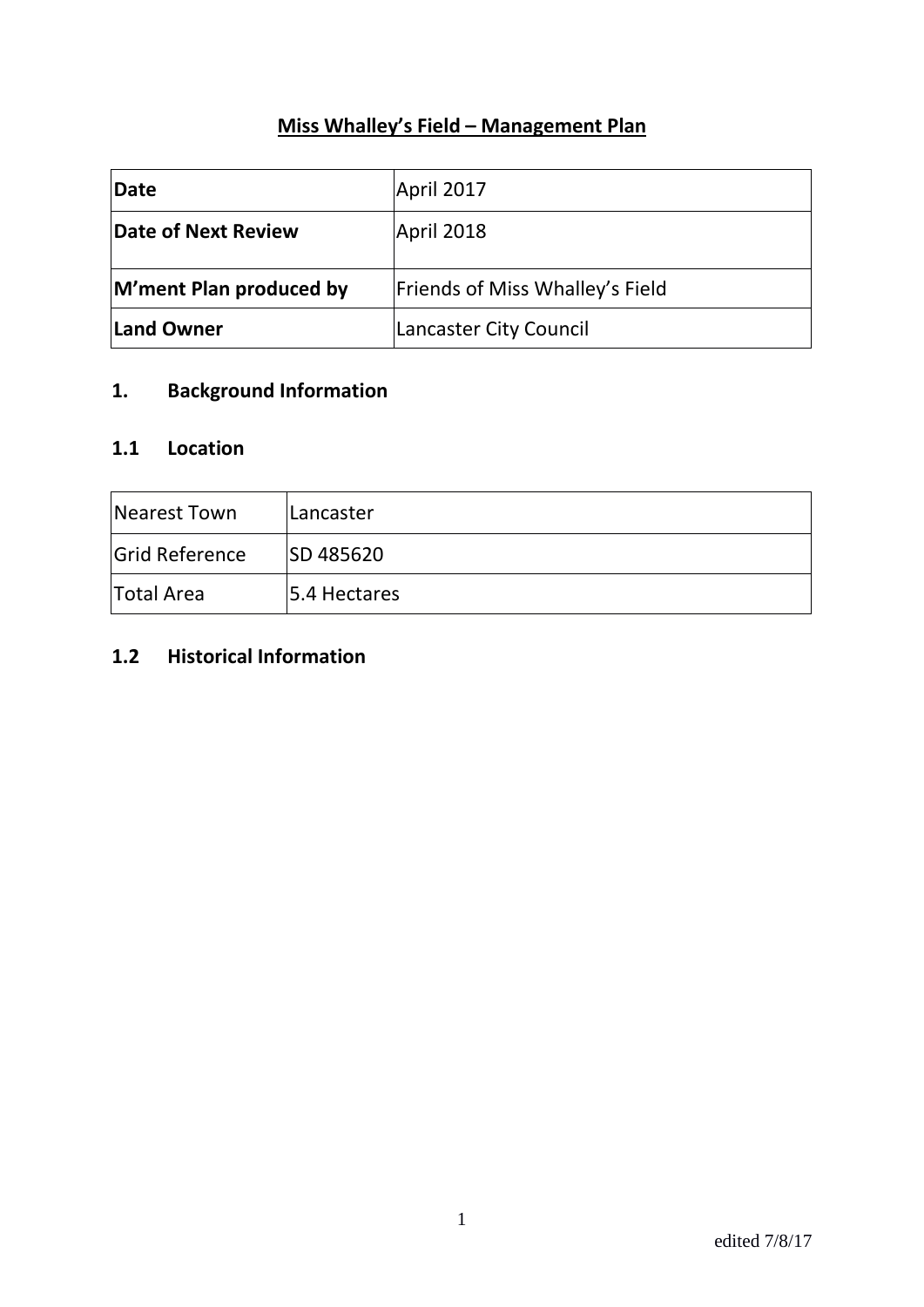In 1938, Miss Whalley bequeathed a sum of money to purchase a piece of land in accordance with the provisions of the Recreation Grounds Act 1859, "for the use and enjoyment and benefit exclusively or mainly of children residing in the said Borough of Lancaster". She bequeathed the money to commemorate the death of her father and brother who died of his WW1 battlefield wounds on  $1<sup>st</sup>$  December 2017. The land was acquired in 1951. Shortly afterwards, by an order of the Minister of Education, trusteeship of the land together with an endowment fund for its upkeep was transferred to Lancaster Corporation, to be held in perpetuity as public ground, (Trust covenant dated 3rd September 1951 between the executors of Miss Whalley's estate and the Mayor, Aldermen and citizens of Lancaster).

The Friends of Miss Whalley's Field group was established in April 2015 with the aim to keep the spirit of this gift alive through encouraging and recording local use of this land to protect it for future generations.

# **1.3 Description of the Landscape**

Miss Whalley`s Field is located 1.0 km east of Lancaster city centre and sits between the Freehold and Ridge areas of Bulk Ward.

The field is comprised of rough grassland, a closer mown flat area, stands of trees and a small apple orchard.

Woodlands occupy approximately 20% of the total area of 5.4 hectares

The site is roughly rectangular, measuring approximately 280 metres east – west and 90 metres north - south.

Drainage discharges into a watercourse known as the River Midge then ultimately via culverts into the River Lune estuary.

Access to Miss Whalley`s Field is via public roads which border the east (Derwent road) and west (Keswick road). A 5 metre wide path (mown by Lancaster City Council) runs east – west and is mainly used as the through route. Other smaller grass tracks cross the site and provide access.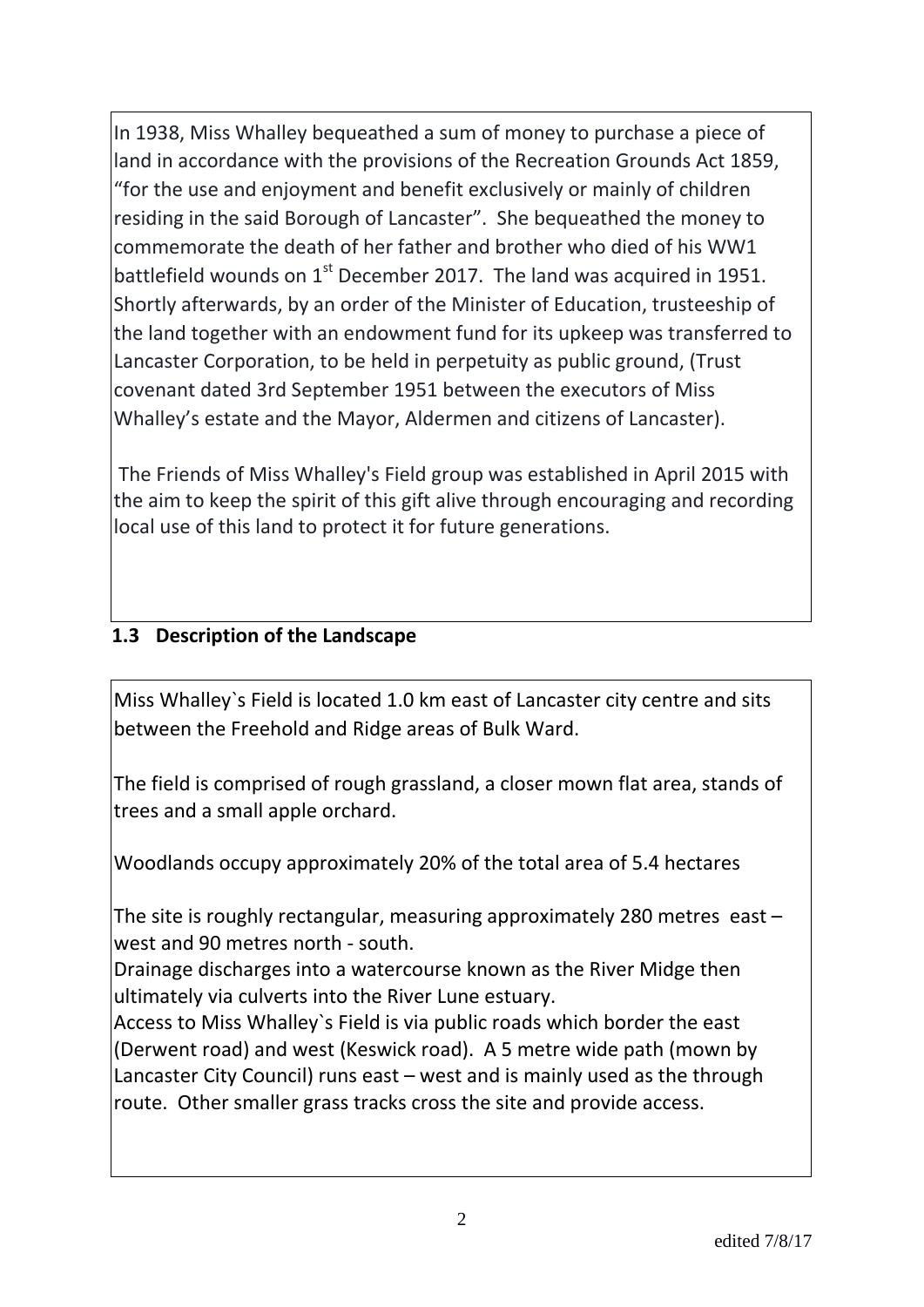# **1.4 History Of Management**

The field has been managed by Lancaster City Council since the Field was trusted to Lancaster City by Miss Whalley in 1951. Management by the City Council has included the cutting of the specific parts of the grass during Summer.

An invasive species, Japanese Knotweed, was identified in the area 2 as shown on Map No 2. This species is currently being sprayed. The records of spraying is listed in section 5 (Invasive Species record).

Little or no woodland & grassland management has taken place.

There was an outline survey in July 2015 to identify the existing flora & fauna & invasive species in order to inform improvement plans

More detailed descriptions and locations of flora are provided in Map No 2, showing 6 sub areas.

# **2. Securing The Fields Future**

# **2.1 Vision, Management & Strategy**

#### **2.1.1 Vision**

To protect the Field in perpetuity from development, maintaining and improving the flora & fauna, whilst ensuring that the Field remains a community resource.

# **2.1.2 Management Objectives**

- □ Attain Town Green Status as per "The Commons Act 2006".
- □ Secure Lancaster Green Spaces Designation.
- $\Box$  Provide an accurate plan of the field.
- $\Box$  Attain protection under "The Fields in Trust"

#### **2.1.3 Strategy**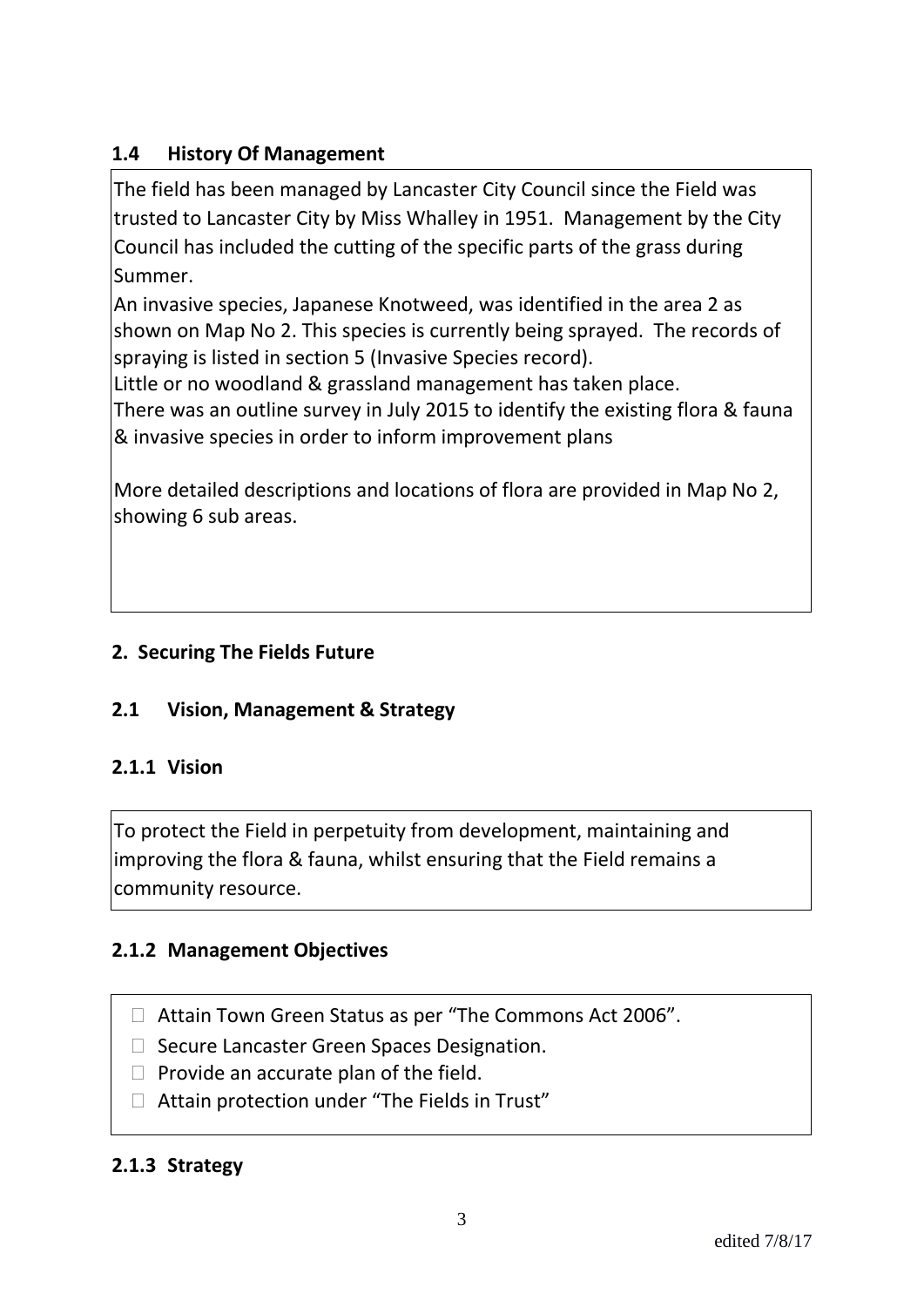Town Green Status

- $\Box$  Complete & dispatch Town Green Application to Lancashire County Council, responding as necessary.
- $\Box$  Collect affidavits from local residents and the Gregson Community Committee to verify past usage of the field.
- $\Box$  Gather onward data to confirm continuing usage of the field.

Investigate other means of protection

- $\Box$  Investigate & apply for protection under the "Fields in Trust" and any other options that may be available.
- $\Box$  Apply to Lancaster Green Spaces for added protection.

Provide an accurate plan of the field

 $\Box$  Arrange for the field to be accurately mapped both in size and topography, accurately detailing all aspects of the field.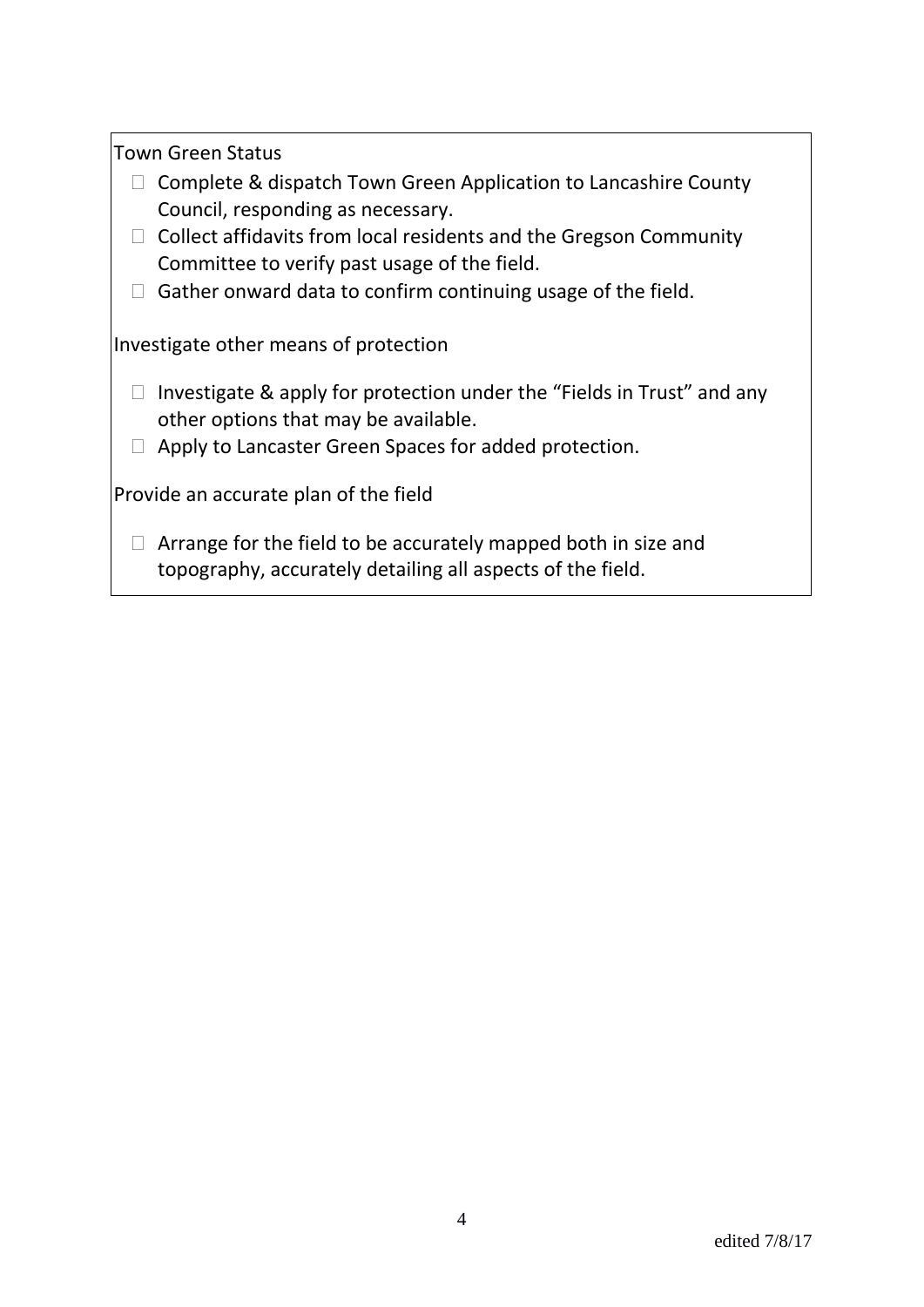# **3. Flora, Fauna & Woodland Information**

### **3.1 Background Information**

The areas of woodland are located within specific areas (see Map No 2) and are generally of a young age, having been planted within the last 10-20 years. The woodlands consists mainly of native species plus an apple orchard. Small groups of trees and single trees are also located in various locations particularly around a "woodland walk" alongside the stream. Recent natural regeneration of trees, mainly oaks, has occurred in area 1. There are plans to develop swathes of wild flowers alongside the mown path bordering areas 1 & 2

# **3.1.1 Woodland Information**

| Area           | <b>Species</b>                                                                   |
|----------------|----------------------------------------------------------------------------------|
| $\mathbf{1}$   | Small oaks                                                                       |
| $\overline{2}$ | Ash, oak and other saplings                                                      |
| 3              | Willow                                                                           |
| $\overline{4}$ | Willow, apple orchard, hornbeam, silver birch, ash, cherry and<br>horse chestnut |
| 5              | Hornbeam, apple                                                                  |
| 6              | Hornbeam, ash, pear, willow.                                                     |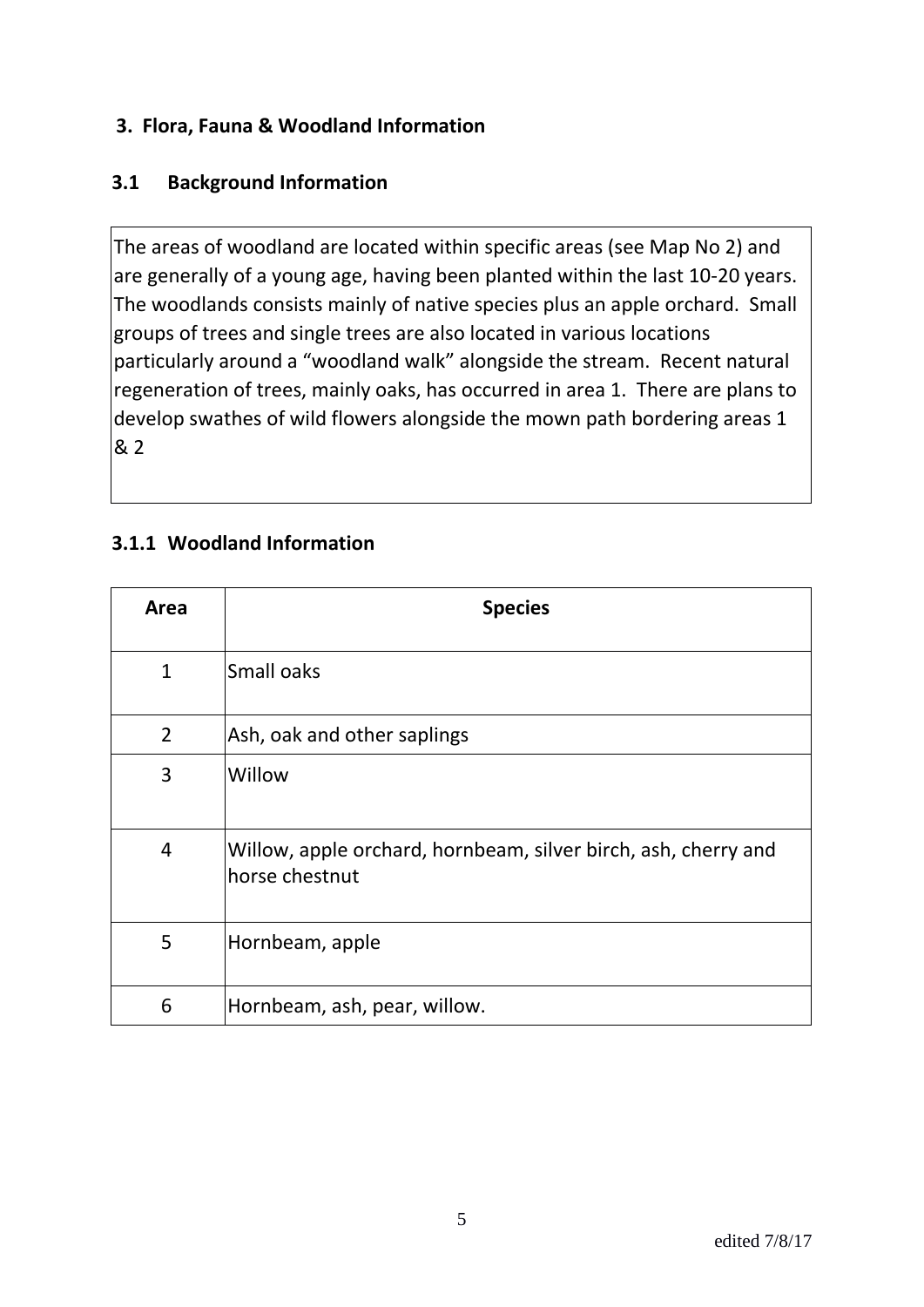### **3.1.2 Flora & Fauna Information**

| Area           | <b>Flora Species</b>                                                                           | <b>Developments</b>                   |  |
|----------------|------------------------------------------------------------------------------------------------|---------------------------------------|--|
| $\mathbf{1}$   | Various wild flowers, rough grass,<br>buttercups, docks and nettles.                           | Daffodil bulbs planted<br>Autumn 2016 |  |
| $\overline{2}$ | Common spotted orchids<br>Various wild flowers, rough grass,<br>buttercups, docks and nettles. | Daffodil bulbs planted<br>Autumn 2016 |  |
| 3              | Rough grass, buttercups, docks, nettles                                                        | Daffodil bulbs planted<br>Autumn 2016 |  |
| $\overline{4}$ | Rough grass, buttercups, docks, nettles<br>and brambles                                        | Daffodil bulbs planted<br>Autumn 2016 |  |
| 5              | Rough grass, buttercups, docks, nettles<br>and buddleia                                        | Daffodil bulbs planted<br>Autumn 2016 |  |
| 6              | Rough grass, buttercups, docks, nettles                                                        |                                       |  |

Fauna identified throughout the field include:

Birds – magpies, jays, jackdaws, woodpeckers, wood pigeons, gulls, kestrels, and a variety of smaller birds such as blackbirds, thrushes, starlings, robins, wrens, tits, sparrows, finches.

Mammals – moles, rabbits, bats, field mice, hedgehogs and grey squirrels. In addition there are alleged sightings of deer and foxes.

Amphibians – frogs, toads and newts.

Invertebrates – a variety of species of butterflies, moths, bees, wasps, spiders midges and damsel flies.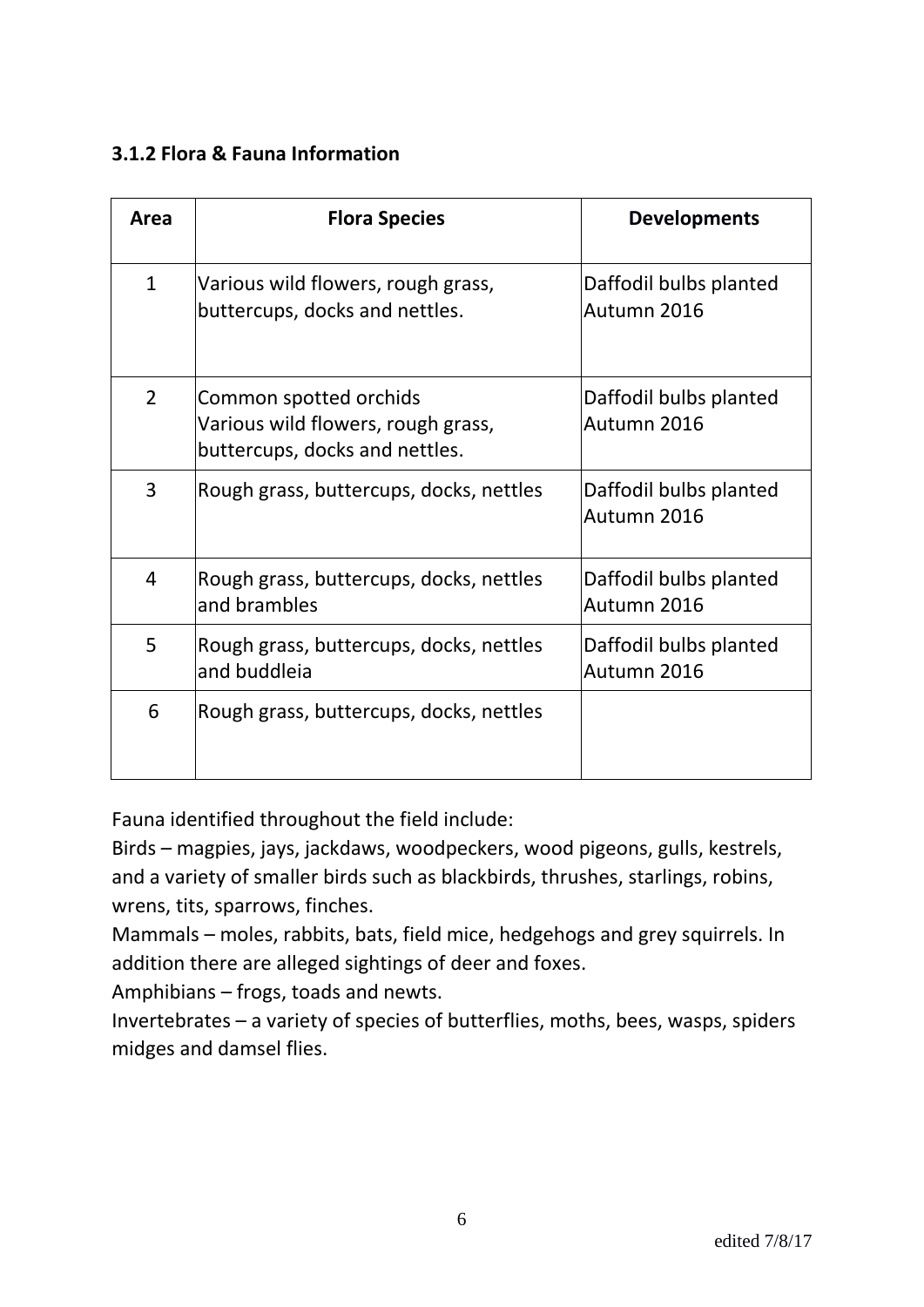### **3.2 Site Description**

#### **Geology, Soils and Water Course**

The soil generally tends towards being acidic.

The River Midge runs east to west down the field and eventually drains into the River Lune.

This is a very small watercourse, no more than 1 metre wide and less than 20 cm deep. The primary source of water is from land drainage from the field itself and further upstream from higher land to the east. There is some evidence of ferrous input from the land drains, indicating a tendency towards an acidic water quality. The bed of the river is soft and mobile limiting the potential for invertebrates and aquatic flora. Amphibians are known to be present.

# **Climate**

The average annual rainfall is approximately 1044mm (483 mm in the summer half year and 561mm in the winter half year. The number of rain days (rainfall > 1mm) is approximately 160 days per year.

Annual average temperature is approximately 10 degrees Celsius with frost present on the ground for approx. 90 days.

# **Land Use**

The land is used for recreation, dog walking, sports activities, as a through way to other areas. Also larger community events ( bonfire/picnics etc) estimated to be used by between 3000 – 5000 people annually.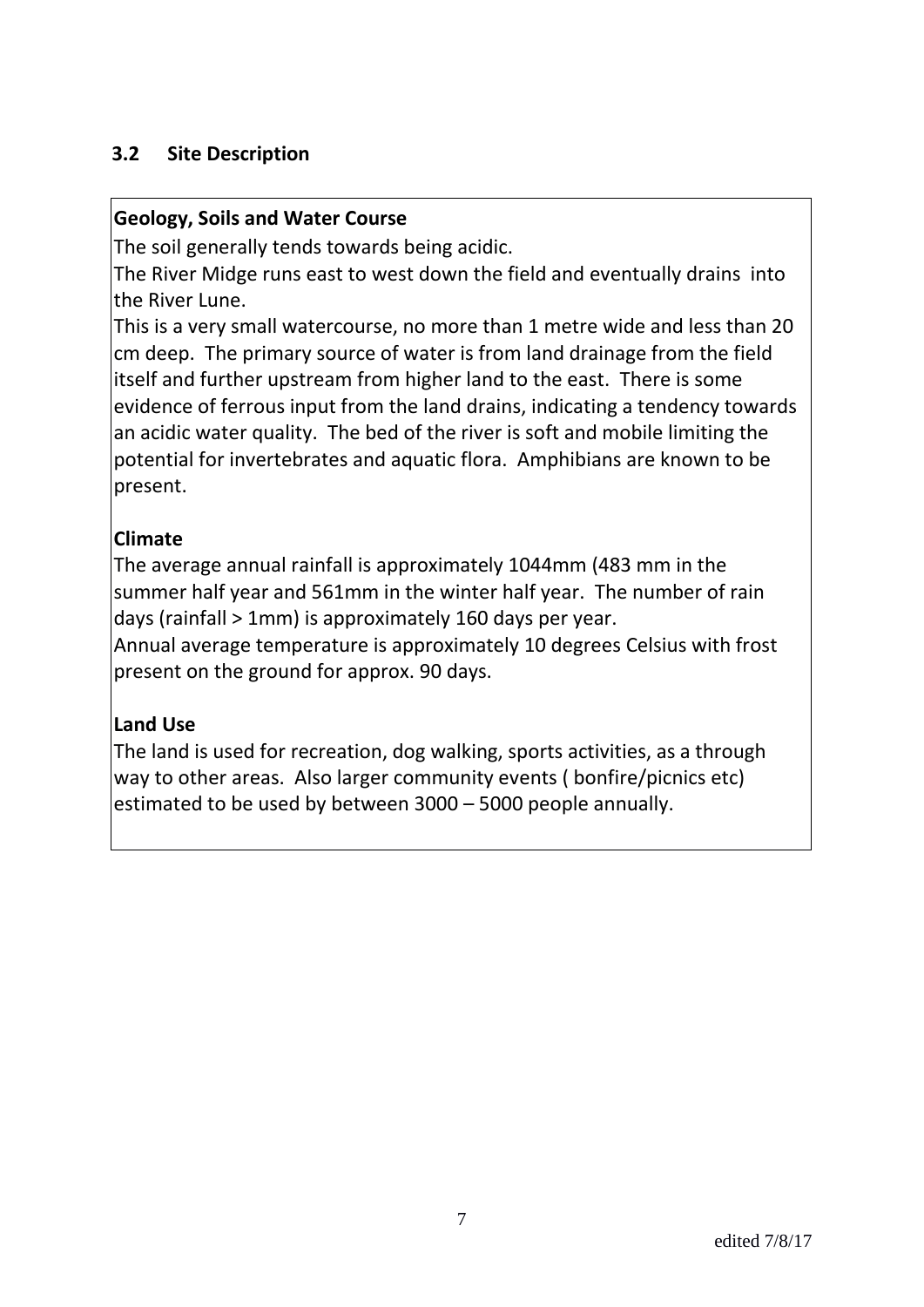#### **3. Vision, Management and Strategy**

### **3.3.1 Vision**

To develop the orchard , woodlands and field ensuring they are managed for recreation, visual appearance and biodiversity, whilst always having regard to the historic values of the field.

### **3.3.2 Management Objectives**

- $\Box$  Provide an attractive, accessible, stimulating and safe environment for all visitors
- $\Box$  Maintain woodland areas, increase biodiversity, provide and maintain floral species to improve the environment and visual appearance.
- $\Box$  Identify invasive species, ensuring that correct procedures are followed to control and where possible eradicate.
- $\Box$  Explore any opportunities to engage with the local community to encourage more people to use the area and become involved in protecting and improving the flora and fauna.
- $\Box$  Plant additional trees to complement existing trees in the woodland walk area to provide interest and diversity.
- $\Box$  Encourage diverse flora and fauna in different areas of the field, ensuring balance across the different seasons
- $\Box$  Provide an analysis where possible, of the quality of the River Midge, identifying any species inhabiting the river.
- $\Box$  Improve pathways and access to encourage use by all members of the community.
- $\Box$  Ensure that the field is kept clean from litter and rubbish.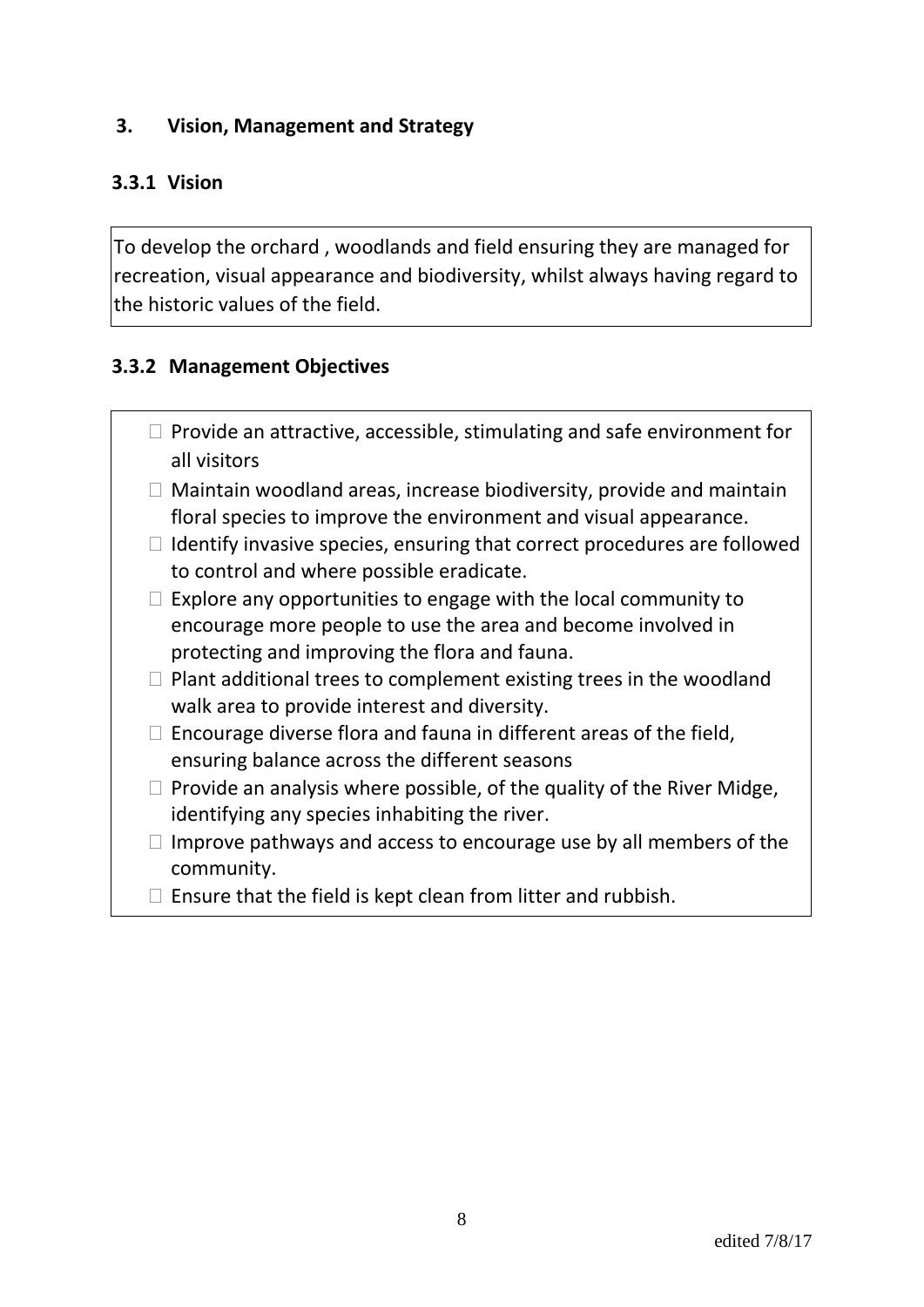#### **3.3.3 Strategy**

| Woodland walk                                                                                                                                        |
|------------------------------------------------------------------------------------------------------------------------------------------------------|
| Improve the pathway, keeping the grass maintained and ensuring that<br>any self-seeding is managed                                                   |
| Maintain woodland trees to ensure safe passage, trimming branches<br>where required. Control any brambles, invasive species and overgrown<br>shrubs. |
| Orchard                                                                                                                                              |
| Manage fruit trees, removing and replacing any diseased trees.                                                                                       |
| Keep the grassland suitably maintained to allow easy access.                                                                                         |
| Flora                                                                                                                                                |
| Maintain and develop existing planted beds and natural flora.                                                                                        |
| Identify any additional areas for improvement. i.e Planting to augment<br>natural regeneration and to introduce species that are desirable.          |
| Plant management that encourages fauna.                                                                                                              |
|                                                                                                                                                      |
|                                                                                                                                                      |
|                                                                                                                                                      |

# **3.3.4 Protection & Maintenance**

| <b>Invasive Species</b>                                                                                                                                                                    |
|--------------------------------------------------------------------------------------------------------------------------------------------------------------------------------------------|
| Monitoring and recording of existing Japanese Knotweed<br>Arrange for annual spraying of Knotweed to halt the spread and<br>eradicate<br>Check for any other invasive species e.g. Hogweed |
| <b>Diseased Trees</b><br>Check for any diseased species, reporting them to relevant authorities<br>where required.                                                                         |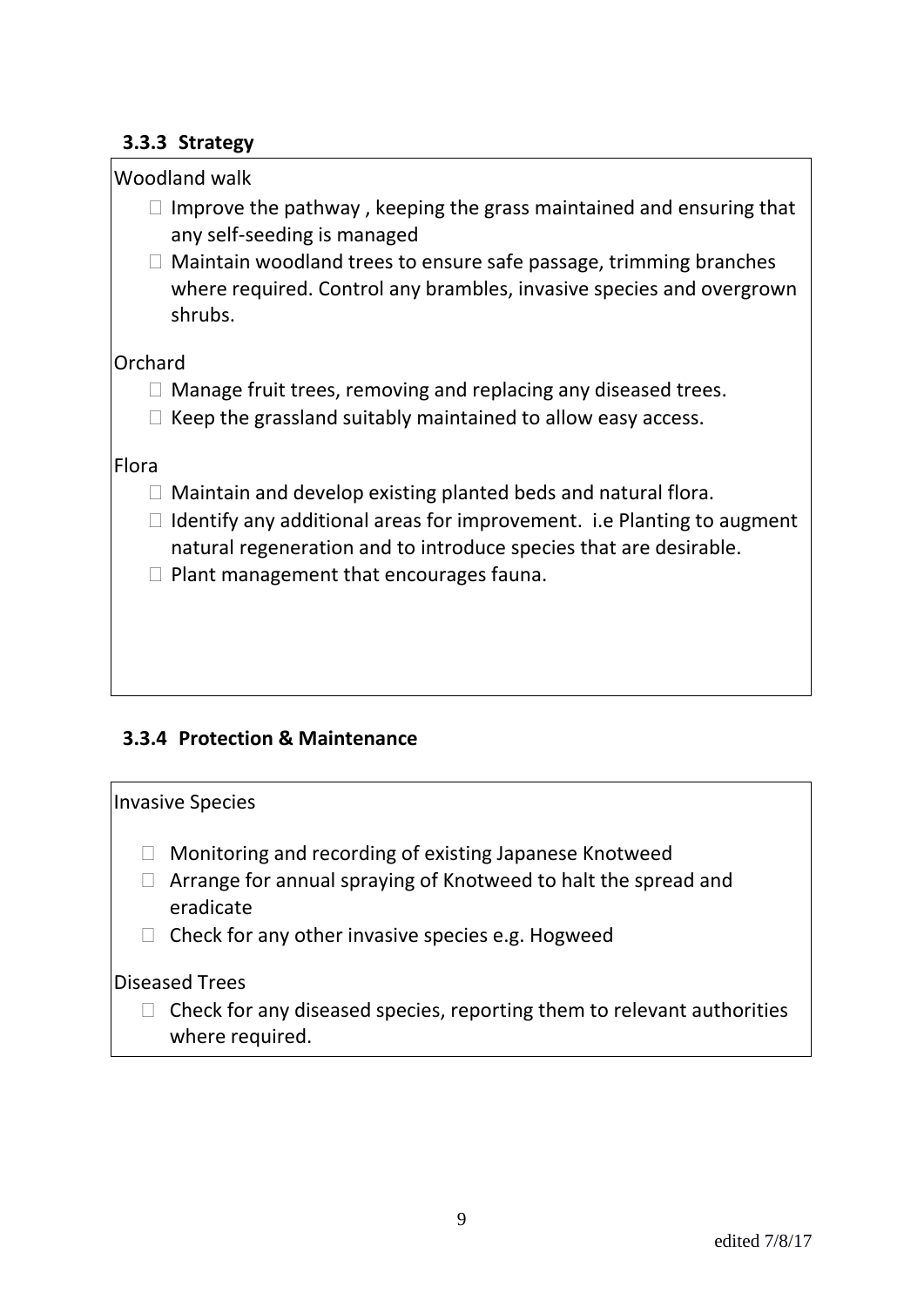# **3.3.5 Invasive Species Management Record**

# **3.3.5.1 Japanese Knotweed**

| Designated Area | Area Affected | Dates<br>Sprayed | Sprayed By |  |
|-----------------|---------------|------------------|------------|--|
|                 |               |                  |            |  |
|                 |               |                  |            |  |
|                 |               |                  |            |  |
|                 |               |                  |            |  |
|                 |               |                  |            |  |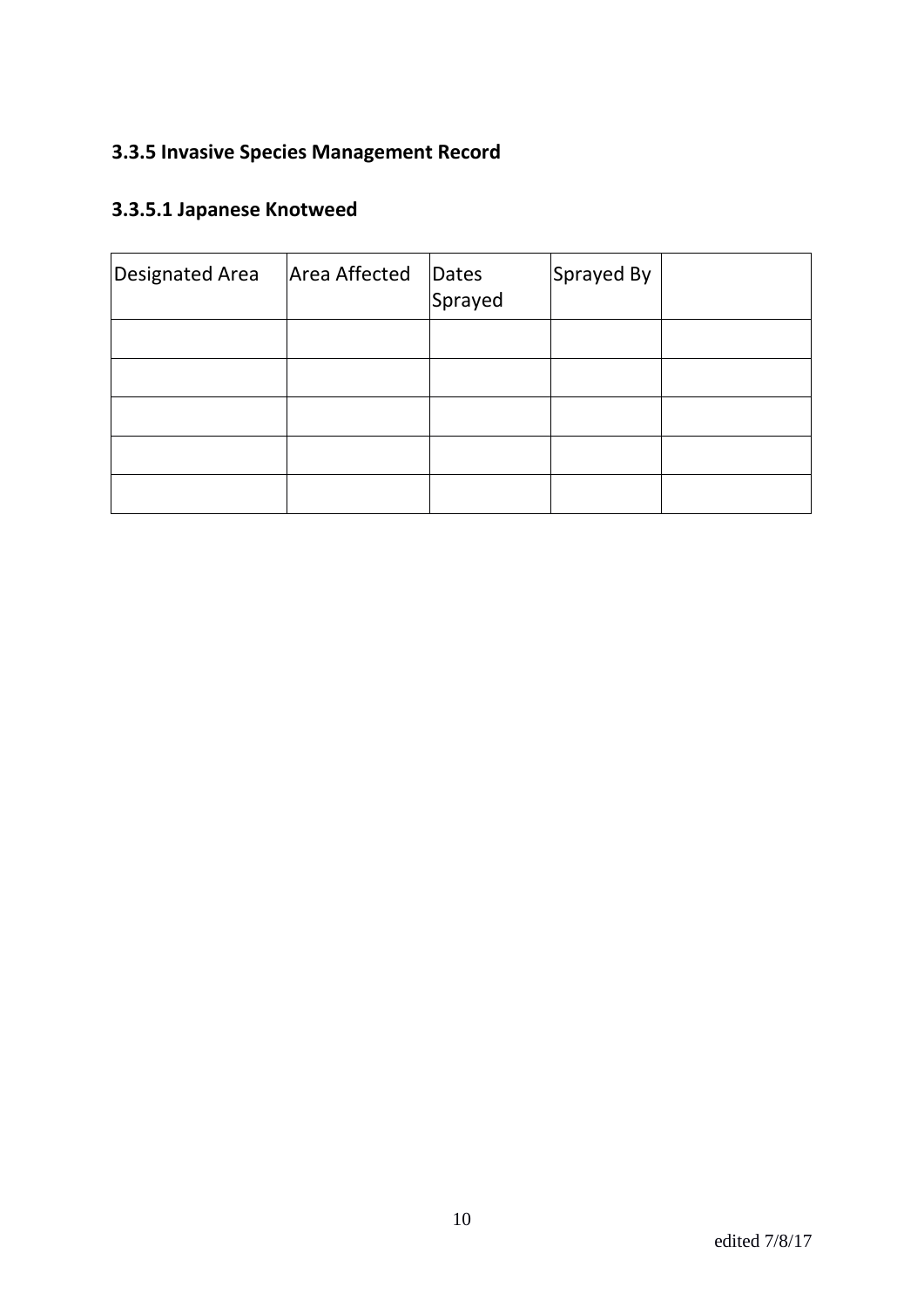#### **4 Communications Management**

# **4.1 Vision, Management & Strategy**

#### **4.1.1 Vision**

 $\vert$ To utilise relevant methods of communication to ensure that all interested parties are fully informed of the field`s present activities and future plans. Informing all concerned of present & future events and of the historic links of the field.

#### **4.1.2 Management Objectives**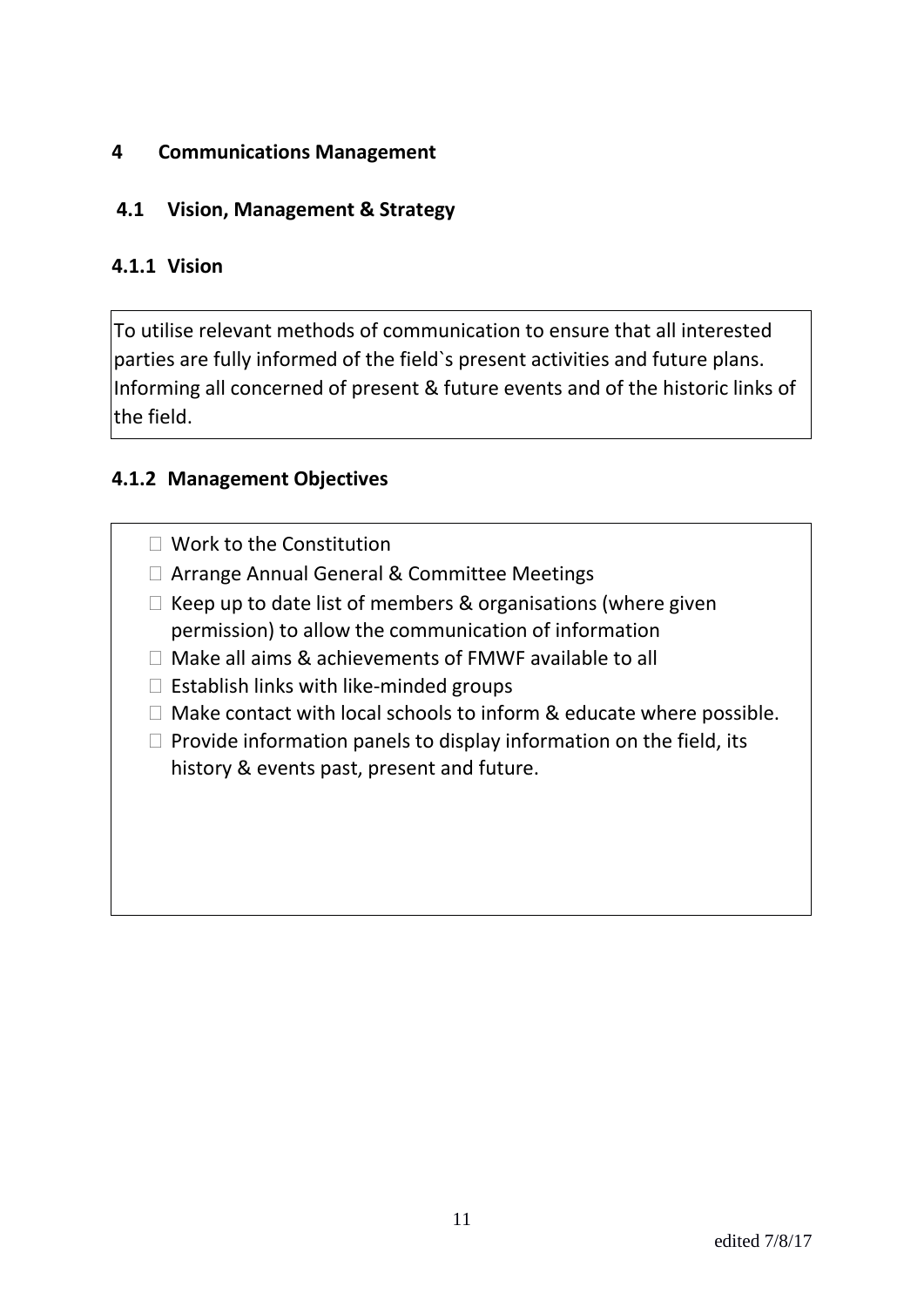### **4.1.3 Strategy**

Committee & Management

- $\Box$  Update constitution as required
- $\Box$  Maintain a committee with regular minuted meetings
- $\Box$  Arrange for public AGMs with invites for all interested parties

#### Communications

- $\Box$  Create a contact list all members, interested parties and organisations (where permission given), to enable efficient liaison and circulation of relevant information
- $\Box$  Provide regular updates & information via a variety of methods.
- $\Box$  Ensure all members, & interested parties have access to information via preferred option. Use of printed information, newsletters, posters, e mail, information boards, local shops & pubs & social media
- $\Box$  Expand communications by use social media. i.e Set up a Facebook page and design and set up own website.

Establish links with like-minded groups

 $\Box$  Contact other groups to share information, discuss common causes, methods of fundraising and best practices.

Make contact with schools

- $\Box$  Contact local schools to educate and inform the pupils of the historic links of the field
- $\Box$  Invite schools to include visits to the field to:
	- $\Box$  Learn about conservation & helping with field working parties
	- $\Box$  Planting of flora & fauna
	- $\Box$  Checking for & verifying wildlife in the field and River Midge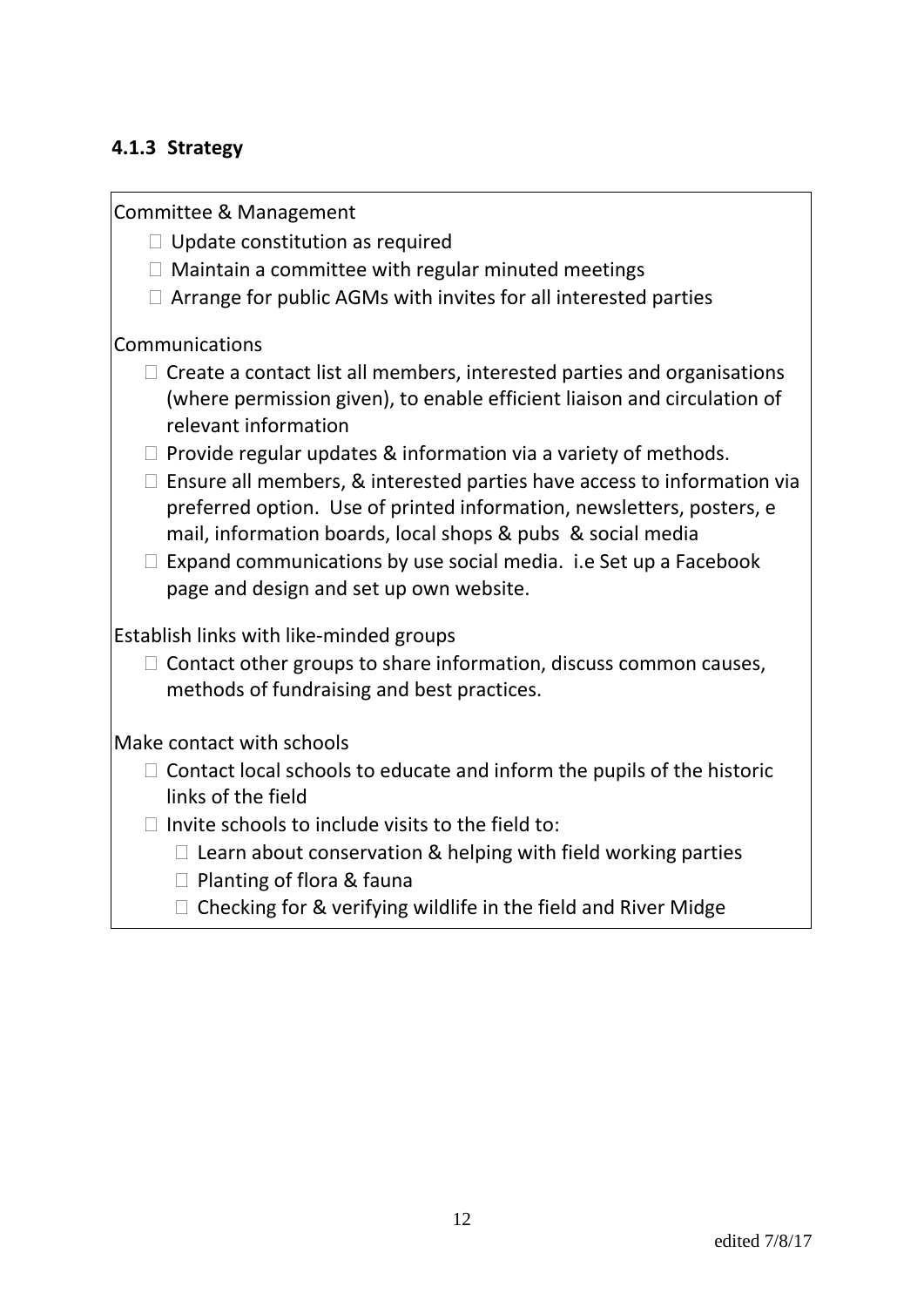#### **5. Funding**

#### **5.1 Vision, Management & Strategy**

#### **5.1.1 Vision**

To investigate all avenues of funding to ensure that all improvements and modifications to enhance the viability of the field are attainable. Co-ordinate all funding requests with interested parties, providing the information required to ensure a positive outcome.

#### **5.1.2 Management Objectives**

- $\Box$  Identify funding within the local & national community to provide for small, large or extensive projects.
- $\Box$  Arrange for affiliation with the Gregson Community Association.
- $\Box$  Gain charitable status through the Gregson affiliation
- $\Box$  Secure partnerships with other groups to increase our chances of obtaining funding, e.g. Lancaster Green Spaces & Lancashire Environment Fund.
- $\Box$  Search out ways to provide a revenue stream to ensure the day to day viability of the group e.g. donations, raffles & field events

#### **5.1.3 Strategy**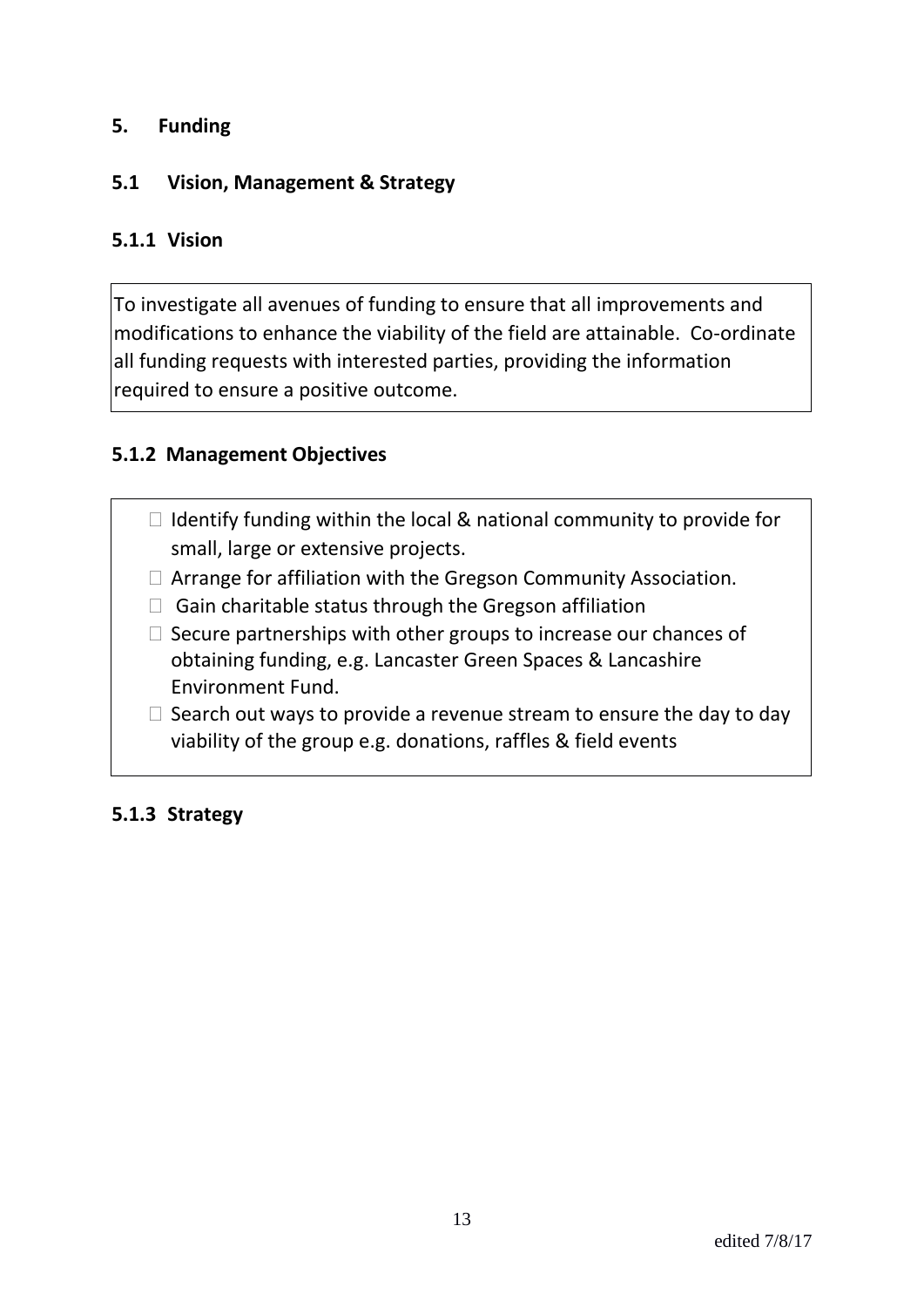Funding ( Large Projects)

- $\Box$  Identify groups, that are willing to fund conservation, environmental & green space improvements .
- $\Box$  Draft together the information required to enable a funding request to be implemented.

Gregson Community Association.

- $\Box$  Arrange for an application to be drafted to request affiliation with the Gregson association
- $\Box$  Gain charitable status through the Gregson affiliation

# Revenue

- $\Box$  Discuss ways of providing a revenue stream
- $\Box$  Raffles/donations/field events

# **6. Community Events & Lancaster City Council Responsibilities.**

# **6.1 Vision, Management & Strategy**

### **6.1.1 Vision**

To provide community events to involve like-minded people in the conservation, protection and usage of the field. Involve families and school groups in managing the field in order to widen the recognition of the legacy bequeathed to the children of Lancaster.

Liaise with the City Council and agree the roles of both parties. Assist with managing the field to help reduce the financial strain on Lancaster City Council.

# **6.1.2 Management Objectives**

- Provide a calendar of events
- Inform the public via social media of information regarding field events
- Identify and contact Lancaster City Council representative
- Arrange to meet contact on the field to discuss any requirements
- Detail a list of responsibilities for both parties

#### **6.1.3 Strategy**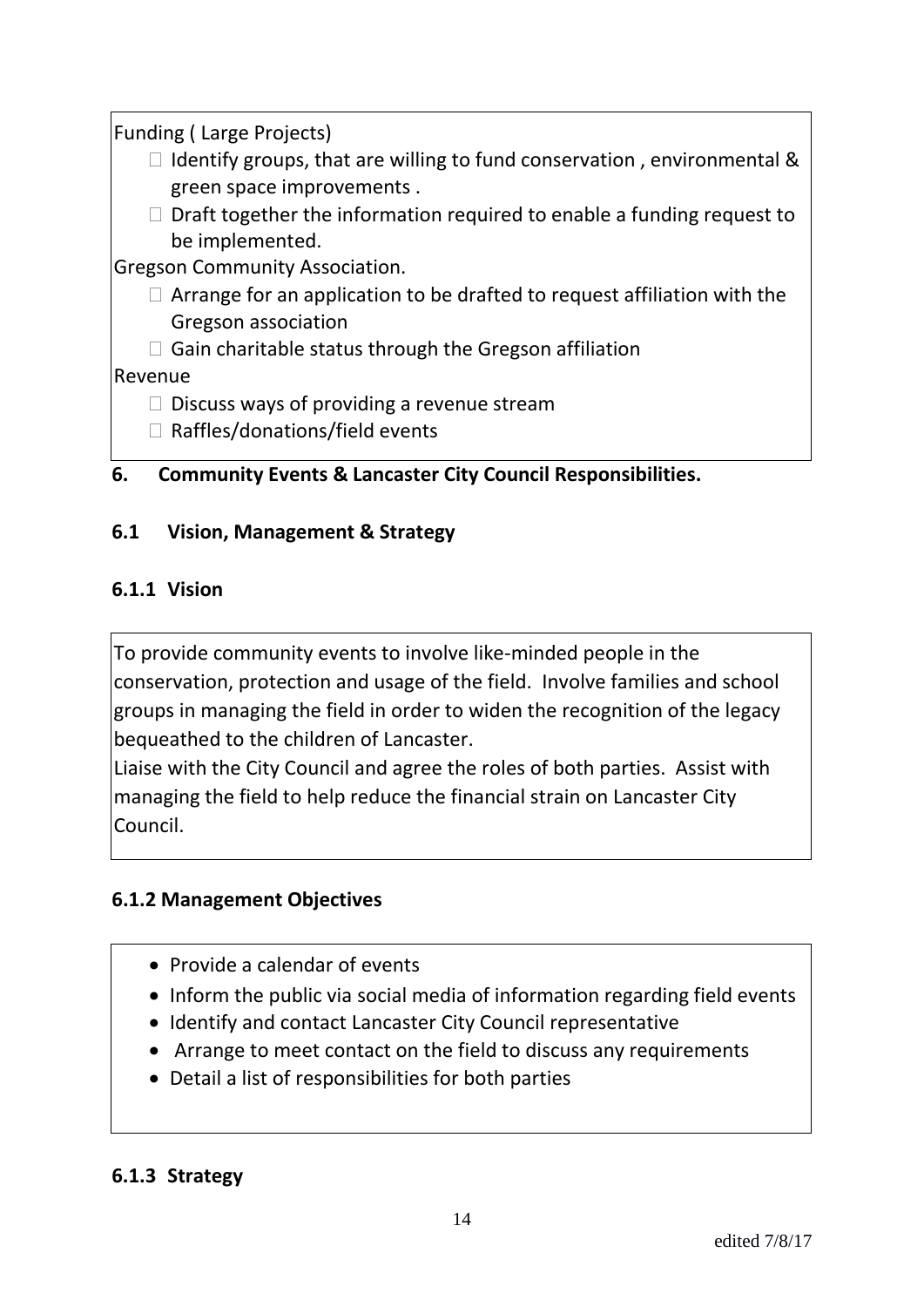Calendar of Events

Detail a list of events to include:

- □ Wild flower and daffodil planting
- $\Box$  Tree management & clearance of scrub
- $\Box$  Path management & litter picking
- $\Box$  Community events including the community bonfire
- □ AGM & Committee meetings
- □ Surveys

City Representative

- $\Box$  Identify representative
- □ Meet & discuss areas of commonality
- $\Box$  Provide list & agree responsibilities

### **7 Review**

# **7.1 Provide a 3 year plan**

# **7.1.1 Vision**

To provide a 3 year plan to enable:

- future management plans to be written and published
- funding plans to be drawn up
- enable a rolling vision of field progress

# **7.1.2 Management Objectives**

Year 1: April 2017 - April 2018

- Arrange for safety barrier to be provided on Derwent Road
- Spread wood chips on paths
- Undertake orchard/tree management
- Remove scrub & unwanted self seeded trees
- Produce a user friendly web site and Facebook page
- Erect a bench and information/interpretation board
- Draft and implement a WW1 Centenary commemorative event to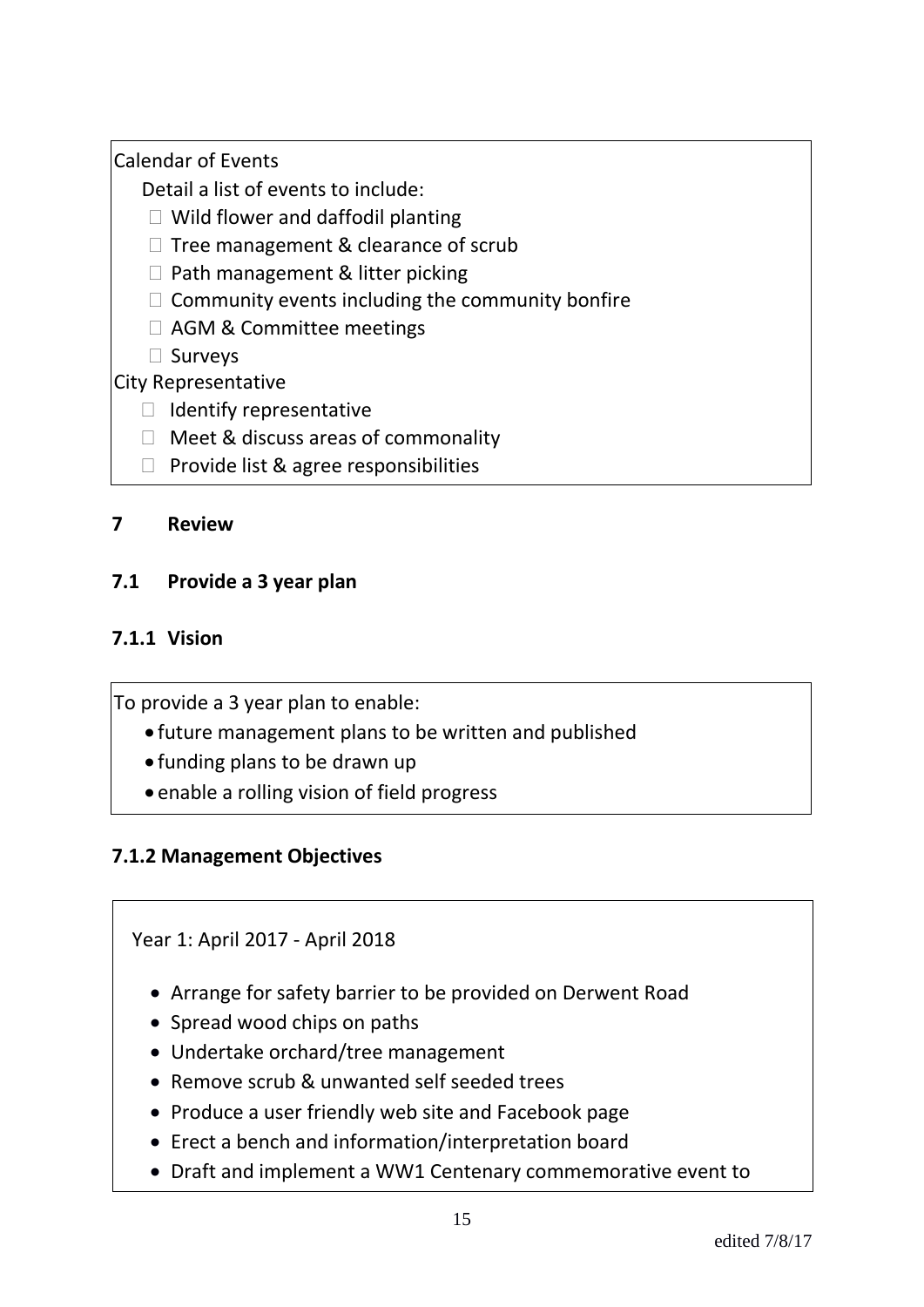recognise the gift of Miss Whalley to the people of Lancaster

- Apply for grants/funding to survey drainage problems
- Assist with Community events, for example the Gregson Community Association Bonfire
- Arrange for litter clearance
- Hold a public AGM

# Year 2: April 2018 - April 2019

- Make pathways more accessible by for example, cutting back vegetation such as brambles and use of wood chips
- Extend bulb/flower planting
- Continue with tree and orchard management
- Arrange for litter clearance
- Assist with Community events, for example the Gregson Community Association Bonfire
- Consider recommendations/proposals for resolving drainage problems
- Consider organising a community fund raising event
- Hold a public AGM

# Year 3: April 2019 – April 2020

- Apply for funding to address drainage improvement proposals
- Apply for funding to improve access for all
- Consider other recreational uses
- Consider provision of additional seating
- Make pathways more accessible by for example, cutting back vegetation such as brambles and use of wood chips
- Arrange for litter clearance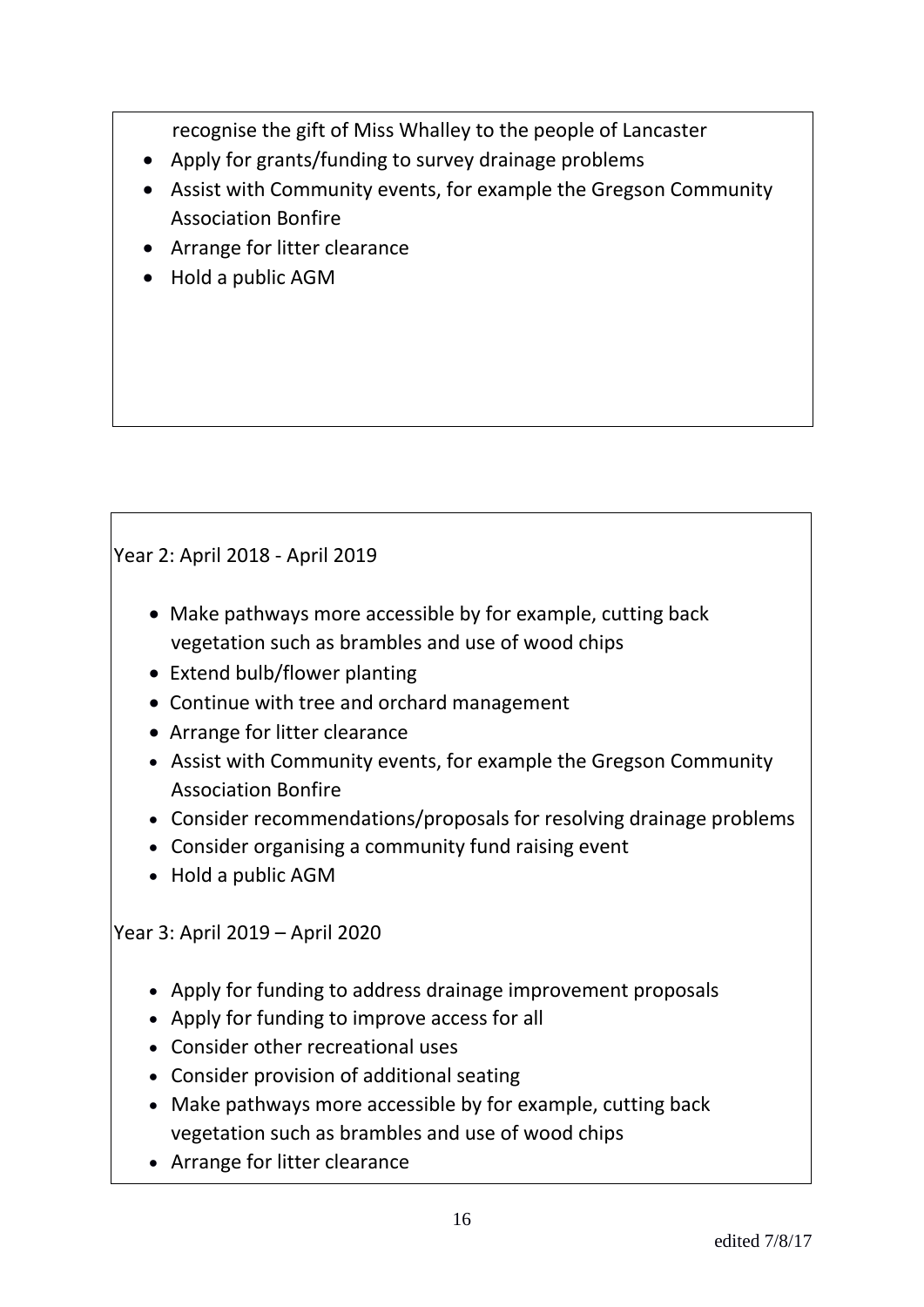- Extend bulb/flower planting
- Continue with tree and orchard management
- Assist with Community events, e.g. the Gregson Festival Group Bonfire
- Hold a public AGM.